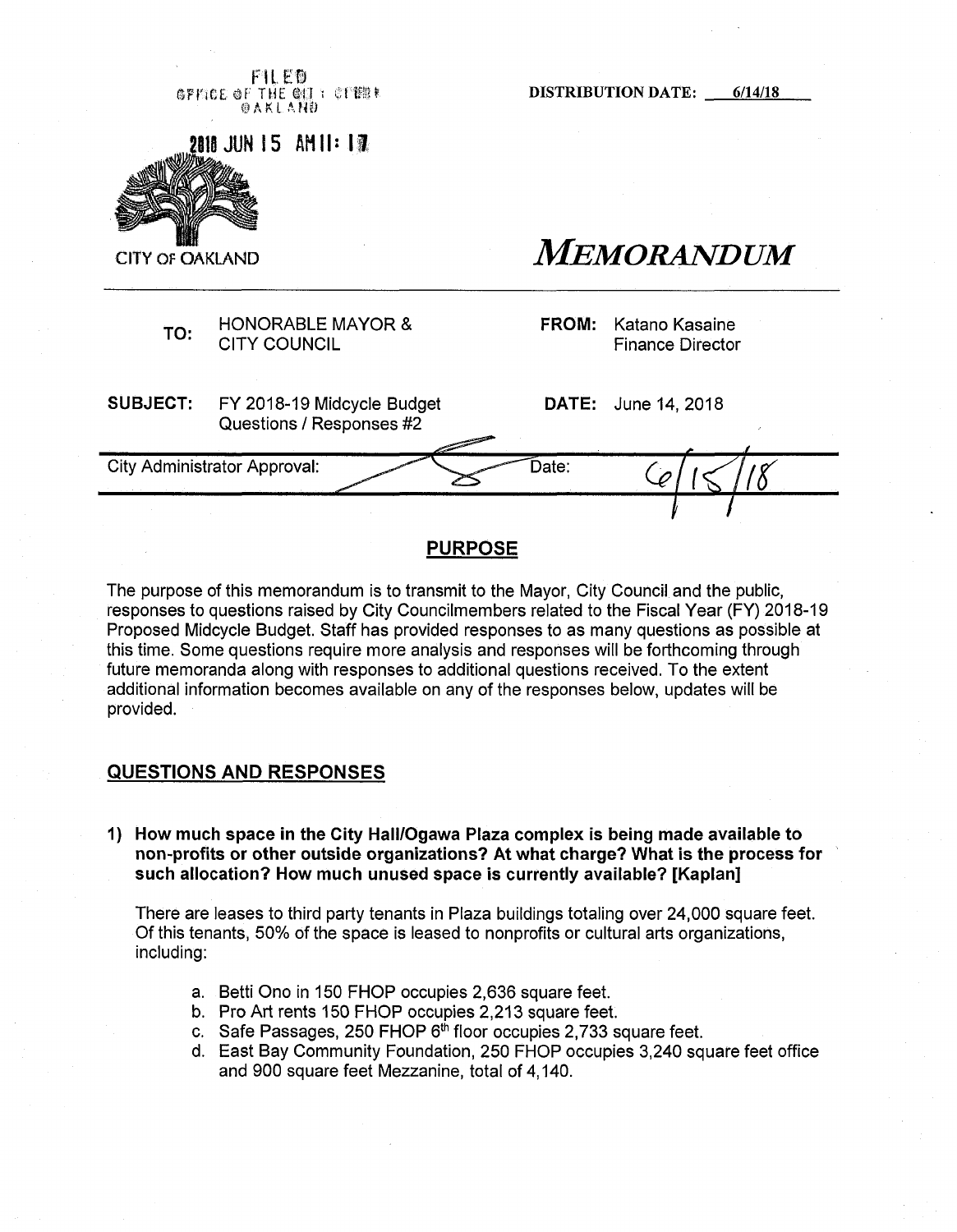The charges for these leases are noted below:

- a. Betti Ono pays a monthly rent of \$3,031.40. Their monthly CAM charge is \$295.27. Their total monthly charge per sq ft is \$1.23.
- b. Pro Art historically hasn't paid rent due to a relocation settlement agreement. Effective June  $1<sup>st</sup>$  through May  $31<sup>st</sup>$  their monthly rent will be \$885.20. Their monthly CAM charges is \$221.30. The total monthly charge per sq ft is \$0.50 with escalations each year.
- c. Safe Passages pays a monthly rent of \$4,444.24. Their monthly CAM Charges are \$1,660.10. Their total monthly charge per sq ft is \$2.23.
- d. East Bay Community Foundation pays an annual rent of \$1.00. Their monthly CAM charges are \$621. Their total monthly charge per sq ft is \$0.14.

The Process for such allocations is outlined in Oakland Municipal Code Section 2.42.110; City-owned real property should be leased at a rent or fee equal to or exceeding the property's fair market rental value. Council may approve leases at less than fair market value if it determines it is in the best interests of the City and that certain benefits to the City can be demonstrated. The provision of in-kind services in lieu of cash rent by a lessee may be considered by the City Council in making its determination. "In-kind services" include benefits or values the lessee renders to the City or the community at large, and may include social and cultural benefits to the community. The City has recently adopted or launched a number of public policy initiatives that further support the use of City-owned property to provide space to arts and culture organizations.

On January 19, 2016, the City Council adopted Resolution No. 85958 C.M.S. which established the Black Arts Movement and Business District. The intent of this designation is to support creative place-making, historic preservation, and "a critical mass of arts and entertainment establishments" in portions of Downtown and West Oakland. The City's property at 150 Frank Ogawa Plaza, including both the Betti Ono and the Pro Arts Gallery spaces, falls within the adopted Black Arts Movement and Business District. Both of these galleries were approved for below market rate lease renewals by Council action in February 2018.

**2) Please provide** si **breakdown of the proposed uses and programs for the soda tax dollars, how much money allocated to each and how much money remains unallocated, and planned timeline for action on the portion of the funds not yet allocated. [Kaplan]**

The tables below show summarized the revenues and expenditures associated with the Sugar Sweetened Beverage Tax Fund (1030). The FY 2018-19 figures are included within the FY 2018-19 Proposed Budget.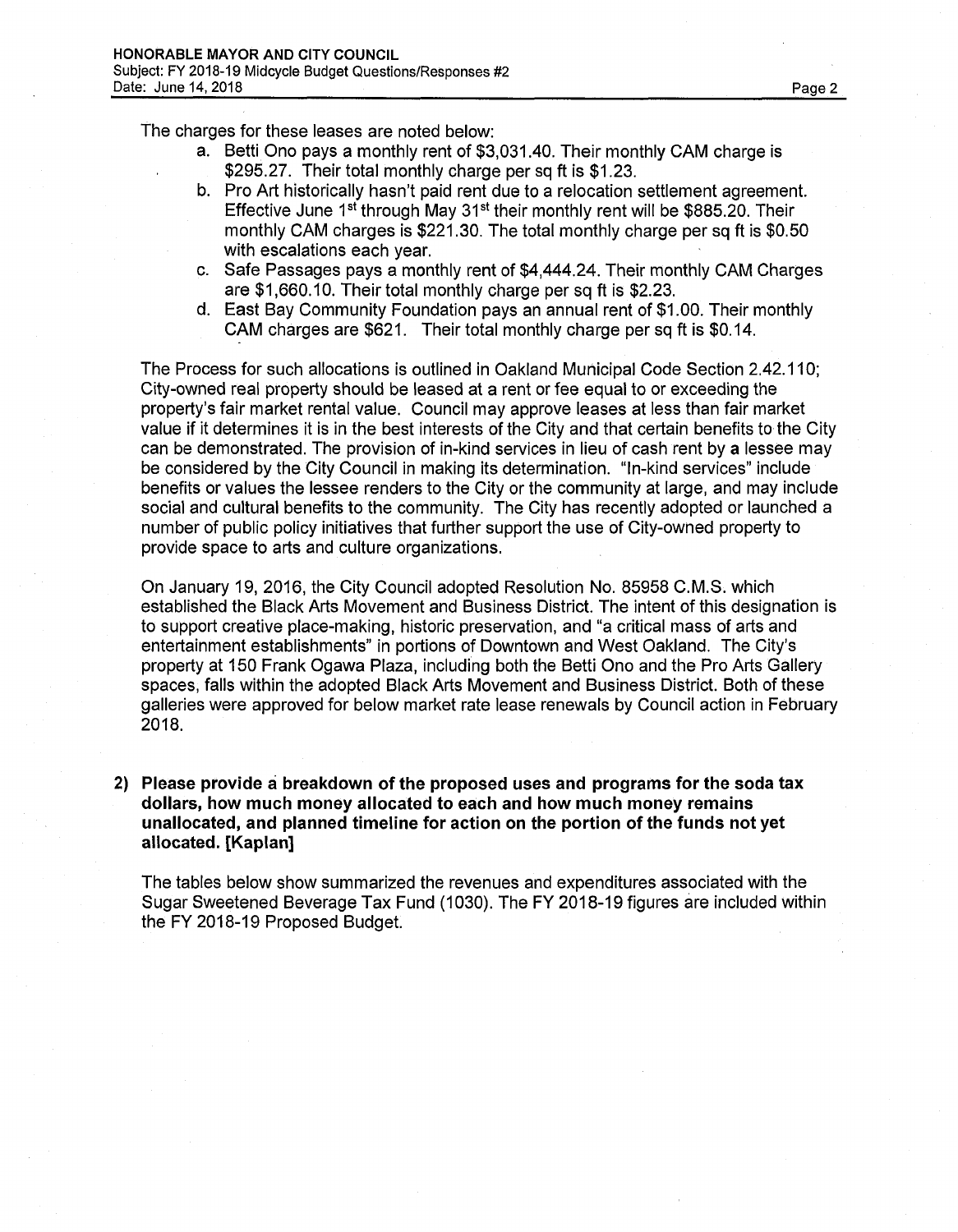#### **HONORABLE MAYOR AND CITY COUNCIL**

Subject: FY 2018-19 Midcycle Budget Questions/Responses #2 Date: June 14, 2018 **Page 3** 

| FY 2017-18 - Sugar Sweetened Beverage Tax Funding Summary      |            |
|----------------------------------------------------------------|------------|
| <b>Revenues</b>                                                |            |
| <b>Adopted Budget SSBT Revenues</b>                            | 5,900,000  |
| Additional revenue projections based on FY17/18 Q2 R&E report  | 4,730,000  |
| <b>Total Revenue</b>                                           | 10,630,000 |
|                                                                |            |
| <b>Expenditures</b>                                            |            |
| <b>Allocated Funding</b>                                       |            |
| Revenue collection costs                                       | 250,000    |
| HSD administration costs                                       | 278,758    |
| Resolution No. 87162 C.M.S. -                                  |            |
| <b>Hydration stations at OUSD</b>                              | 371,000    |
| Hydration stations at HSD and OPR and/or OPL sites             | 334,000    |
| HSD communication & evaluation                                 | 750,000    |
| <b>Subtotal Allocated Funding</b>                              | 1,983,758  |
| <b>Unallocated Funding</b>                                     |            |
| Non-departmental contract contingencies                        | 3,986,242  |
| Additional funding based on FY17/18 Q2 R&E revenue projections | 4,660,000  |
| <b>Subtotal Unallocated Funding</b>                            | 8,646,242  |
| <b>Total Expenditures</b>                                      | 10,630,000 |

| FY 2018-19 - Sugar Sweetened Beverage Tax Funding Summary |            |
|-----------------------------------------------------------|------------|
| <b>Revenues</b>                                           |            |
| Midcycle Proposed Budget SSBT Revenues                    | 10,626,000 |
| <b>Total Revenue</b>                                      | 10,626,000 |
| <b>Expenditures</b>                                       |            |
| <b>Allocated Funding</b>                                  |            |
| Revenue collection costs                                  | 250,000    |
| HSD administration costs                                  | 470,097    |
| One-time funding for Hunger Program                       | 100,000    |
| One-time funding for Youth Summer Jobs                    | 400,000    |
| <b>Subtotal Allocated Funding</b>                         | 1,220,097  |
| <b>Unallocated Funding</b>                                |            |
| Non-departmental contract contingencies                   | 9,405,903  |
| <b>Subtotal Unallocated Funding</b>                       | 9,405,903  |
| <b>Total Expenditures</b>                                 | 10,626,000 |

## **3) What is the current status of the number and type of equipment that has been acquired and total hired illegal dumping crew staff numbers? [Guillen]**

As part of the approved 2017-19 budget, the following staff and equipment were added to the Keep Oakland Clean & Beautiful Section:

**Equipment** 

One (1) Lightning Loader, one (1) 25 cubic yard Packer and one (1) 6 cubic yard Packer  $\bullet$ was added to the Keep Oakland Clean and Beautiful Illegal Dumping Section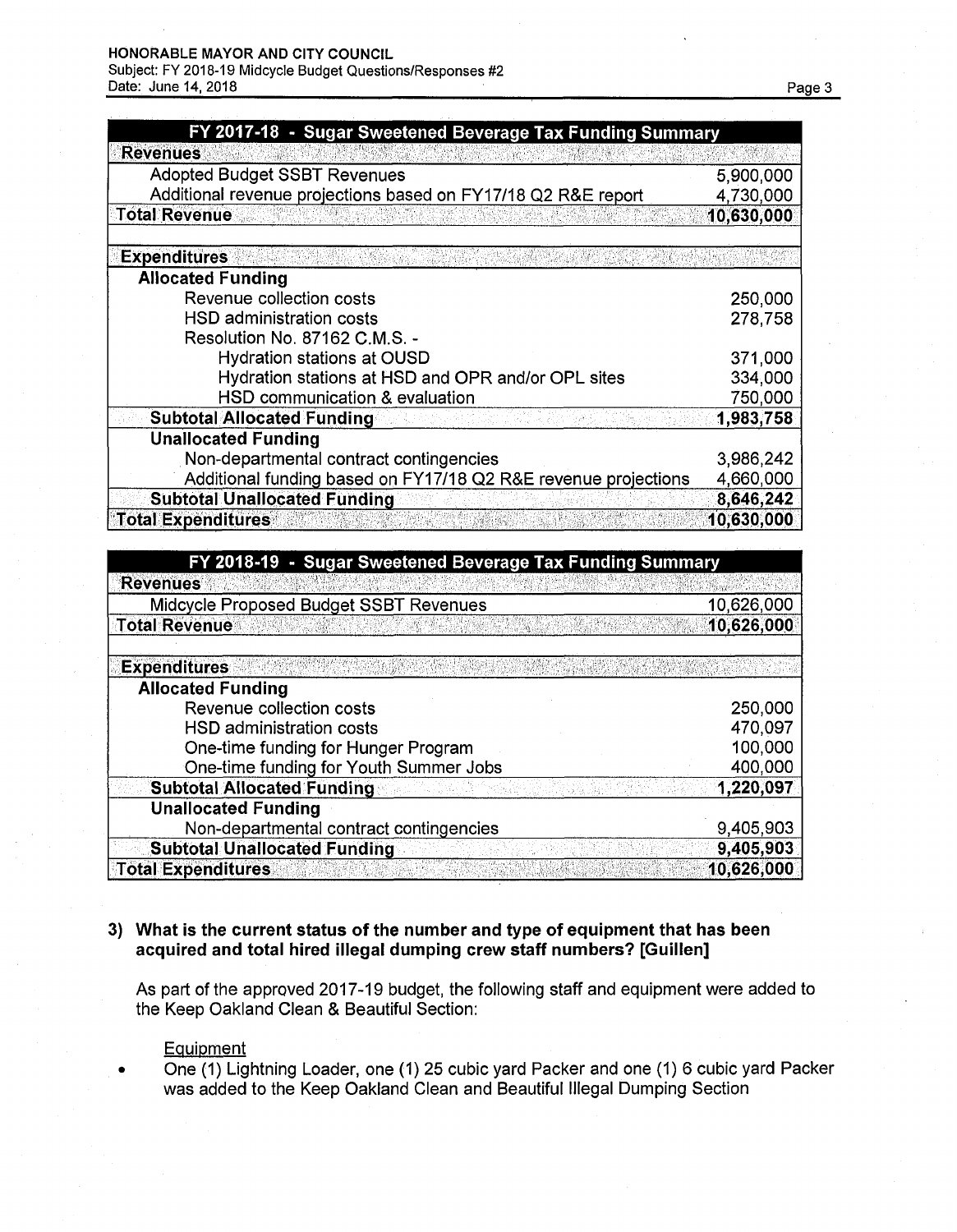|                     | <b>Illegal Dumping Equipment</b> |
|---------------------|----------------------------------|
| <b>Equipment</b>    |                                  |
|                     | <b>TOTAL</b>                     |
| 25 Cu/Yd Packer     | ຂ∗                               |
| 6 Cu/Yd Mini-Packer |                                  |
| Dingo               |                                  |
| Lightening Loader   |                                  |

\* The number includes one vehicle currently under a month-to-month lease.

#### **Staff**

In May 2018, the department filled five (5) Public Works Maintenance Worker (PWMW) positions and extended job offers to fill five (5) Street Maintenance Leader positions. The newly hired or promoted Street Maintenance Leaders are scheduled to start work June 18th, 2018. While all PWMW positions in KOCB are currently filled, seven (7) vacancies will be created by promotions to Street Maintenance Leader. Although there is an existing list that Public Works will utilize to fill these seven (7) vacancies, the list is nearing exhaustion and new recruitment will be necessary. This recruitment will be a very high priority as PWMW is an essential classification to both OPW and DOT.

## **4) What are the impacts of the mid-cycle additions and filling the existing vacancies on the pickup rates of illegal dumping? What metrics will be used for these impacts? [Guillen]**

The current Fiscal Year 2018-19 Mid-cycle Budget proposal is to add three (3) FTE to augment the illegal dumping unit. This includes one (1) Street Maintenance Leader and two (2) Public Works Maintenance Worker positions. If approved, the additional staff will serve as part of a Rapid Response Crew and proactively remove illegal dumping in areas that experience the highest volume, which is mainly East and West Oakland. Major arterials, main residential streets, and known "Hot Spot" locations will be given priority.

To determine the effectiveness of the program staff will collect and analyze the number of requests for service and amount of material removed for areas that require more frequent service.

## **5) <sup>I</sup> have heard from Public Works that the illegal dumping crews consist of 3.0 FTEs the budget proposal includes 3.0 FTEs for an additional illegal dumping crew, what are the potential cost impacts of an additional 5.0 FTEs? [Guillen]**

The size of a crew and equipment used varies depending on the resources needed to eradicate dumping. For example, a 1-2-person crew is assigned to a six-cubic yard packer to remove small quantities of debris; a 2-person crew is assigned to a 25-cubic yard packer to remove medium to large quantities of debris. A larger crew is assembled to handle large